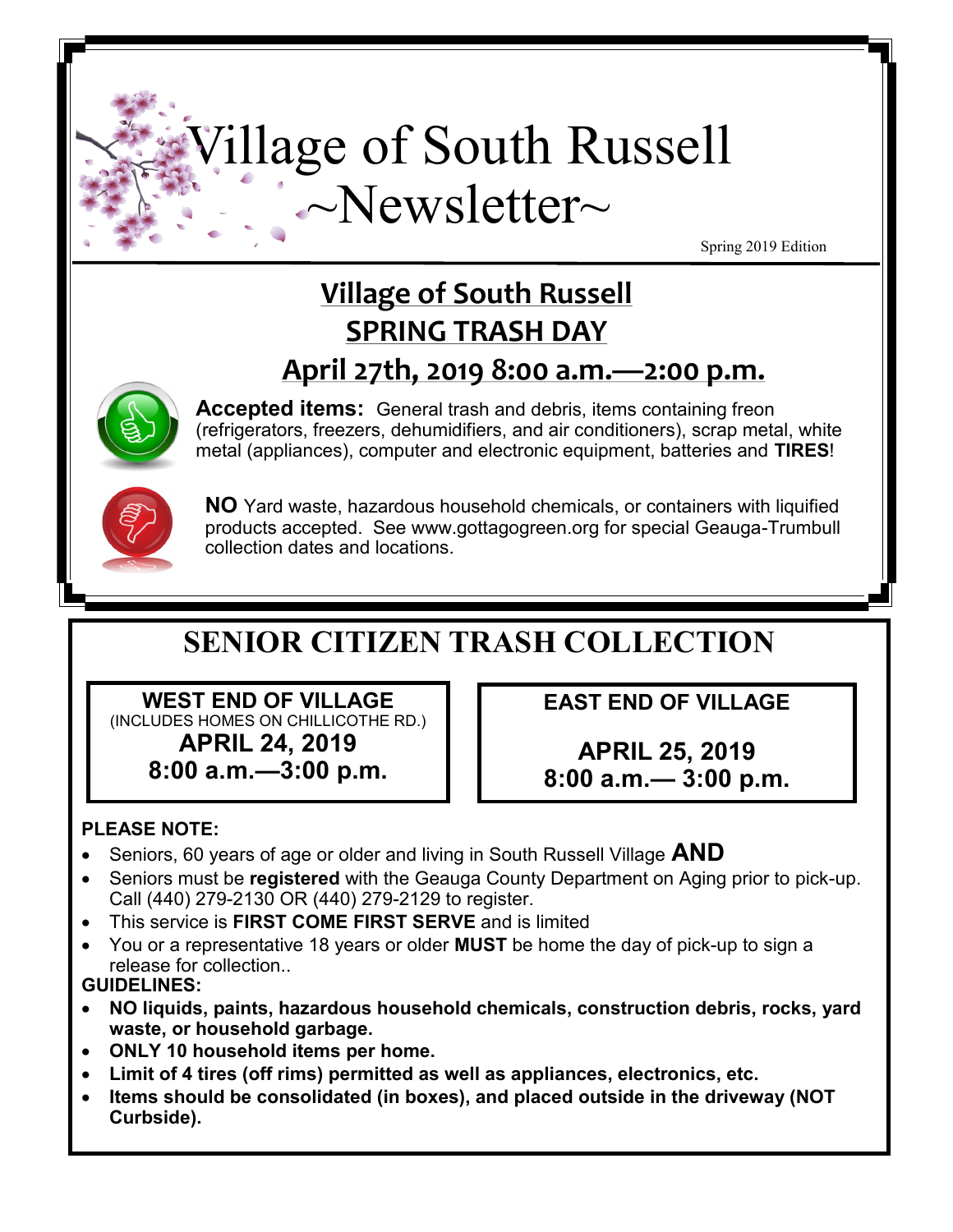#### **From the Mayor**

#### **Storm Water Update**



The Village received confirmation from the Ohio EPA of the successful application for a \$112,120 storm water grant to mitigate the water flow that passes behind Village Hall, under Chillicothe Rd., and on to Chagrin Lakes. The Village's share of the project is \$74,748, for a total project cost of \$186,868. Construction of a retention pond directly south of Village Hall is anticipated to begin in late 2019 or spring of 2020. Council also approved the *application* of a second Ohio EPA 319 grant for \$276,000 to address storm water issues in the Village. The proposed project will involve the area west of the intersection of Chillicothe Road and Manor Brook Drive, with the creation of approximately 1,400 feet of stream enhancement designed to mitigate the water flowing from Bel Meadow, under Chillicothe Rd. and south to Fox Run and beyond. The total project cost is estimated at \$460,000 with the Village's share to be \$184,000.

#### **IT WILL BE A CLEAN SWEEP FOR SOUTH RUSSELL VILLAGE**



an end, the South Russell Service Department is making plans for spring. Anticipating only one or two more snowfalls, sweeping of the

Village streets will begin about the first week of **May (about May 6th, 2019)** as weather and conditions permit.<br>All Village

All Village streets, cul-de-sacs and turnarounds will be swept to remove winter debris. To prepare, residents may rake remaining plowed materials such as stone or gravel to the road's edge. Streets with a current gravel berm should not place this material on the hard asphalt road surface.

Spring is also a good time to inspect ditchlines and driveway culvert pipes. Both are the responsibility of each homeowner to maintain and should be kept clear of leaves, limbs and tall grasses. Leaf piles and debris can cause blockages and should not be in the village right-ofway. No standing water should be present.

 **Chagrin Valley Chamber of Commerce Concerts** Yachtly Crue: Tuesday, June 18 University Heights Symphonic Band: Tuesday, July 23 **These are free concerts and will take place in South Russell Village Park at 7:00 p.m.**



#### **Save the Date!**

The South Russell Police Department's 7th annual Cops & Kids Fishing event will be held Sunday, June 9th from 9 a.m. to 2 p.m. at Bellwood Lake. Check the SRV Police Facebook page for more details.

#### <u>taanoonaan muunnamaan muunnamaan muunnamaan muunnamaan muunnamaan muunnamaan muunnamaan </u> **South Russell Village Park Playground Update**

As the winter of 2018-19 comes to At the January 28th Council meeting, by a vote of 6-0, Council approved a resolution to construct a "state of the art" playground in the South Russell Village Park. The playground promises to enhance the Bell Road side of the park and benefit families for years to come. Ground preparation will begin in May and weather permitting, construction of the

playground will be complete this summer. The dedication will take place during the annual Fall Festival.





#### **Coffee with Cops Senior Presentation**

The South Russell Police Department invites you to join us at the Lantern of Chagrin Valley, 5277 Chillicothe Road, South Russell, for our annual Senior Presentation "Coffee with Cops" on Monday, April 15, 2019 from 10:00 a.m. until noon. Officers will provide updated information on recent scams targeting seniors and home safety tips. Share your stories with local law enforcement over coffee and donuts. Open to the public. Any and all ages are welcome!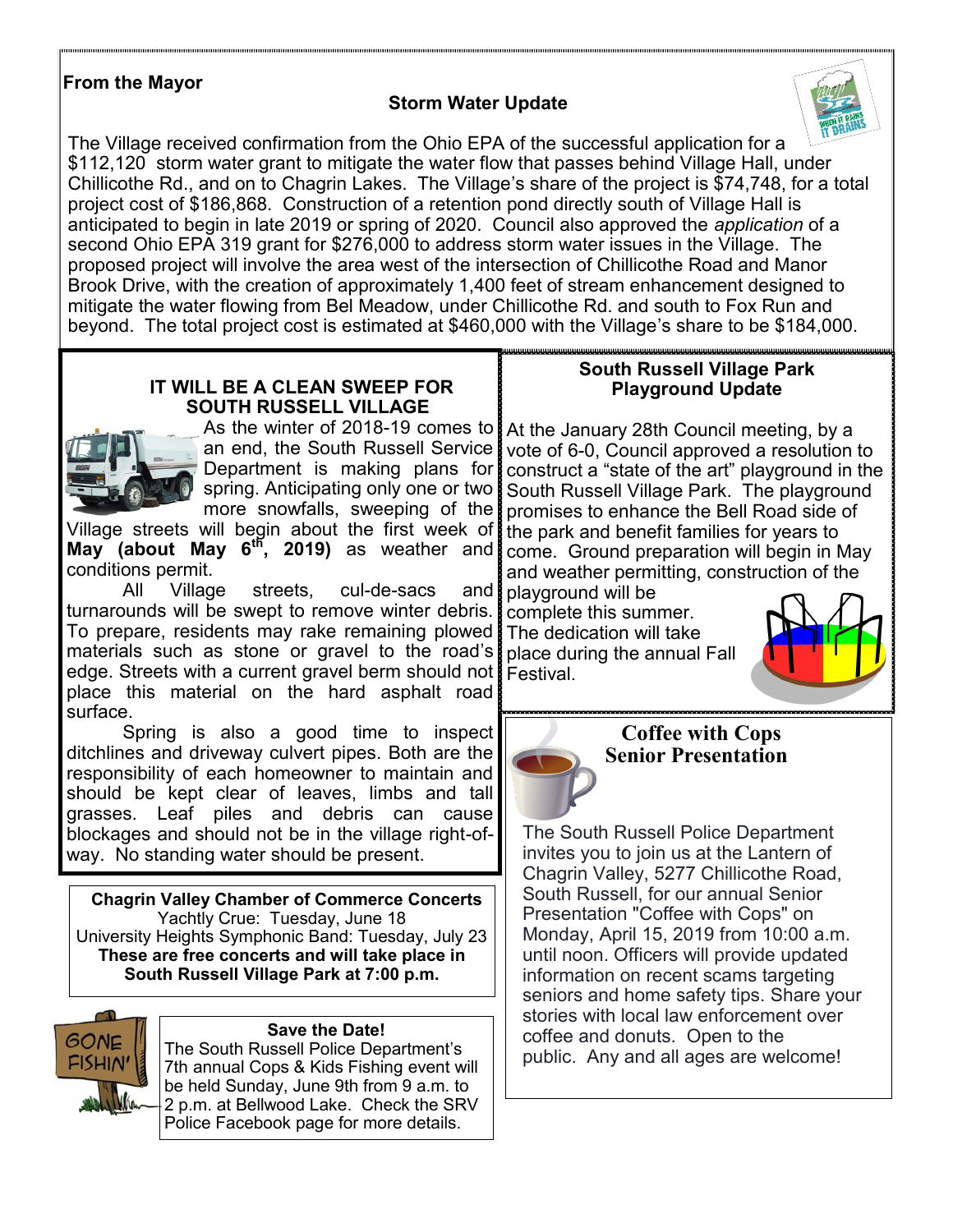

The Village of South Russell is looking for two resident volunteers to sit on the Tax Board of Review. The purpose of this Board is to review penalty and interest abatement requests; therefore, a background or understanding of finances is beneficial. Council will be soliciting letters of interest until April 5, 2019. Please email your interest letter including your background and experience to the Fiscal Officer at [fiscalofficer@southrussell.com](mailto:fiscalofficer@southrussell.com)

# **TAXES DUE**

Municipal income tax returns are due April 15, 2019. All residents 18 years of age and older are required to file an annual return with the Central Collection Agency (CCA). Local income tax withheld by your employer does **not** fulfill your obligation to file a tax return. Local ordinance provides for both penalty and interest charges to be assessed for late filing or non-filing.



*Retired residents* are required to file the **Annual Exemption Certificate** each year.

#### *Need assistance with your South Russell Municipal Tax Return?*

CCA – Division of Taxation has designated specific Auditors to assist you with any South Russell municipal income tax matter. For personalized service, please contact: Deneen Wray 216-664-1786 or you can reach any CCA auditor by calling the main office at 216-664-2070.

For tax forms or to file electronically, please go to [www.ccatax.ci.cleveland.oh.us](http://www.ccatax.ci.cleveland.oh.us)